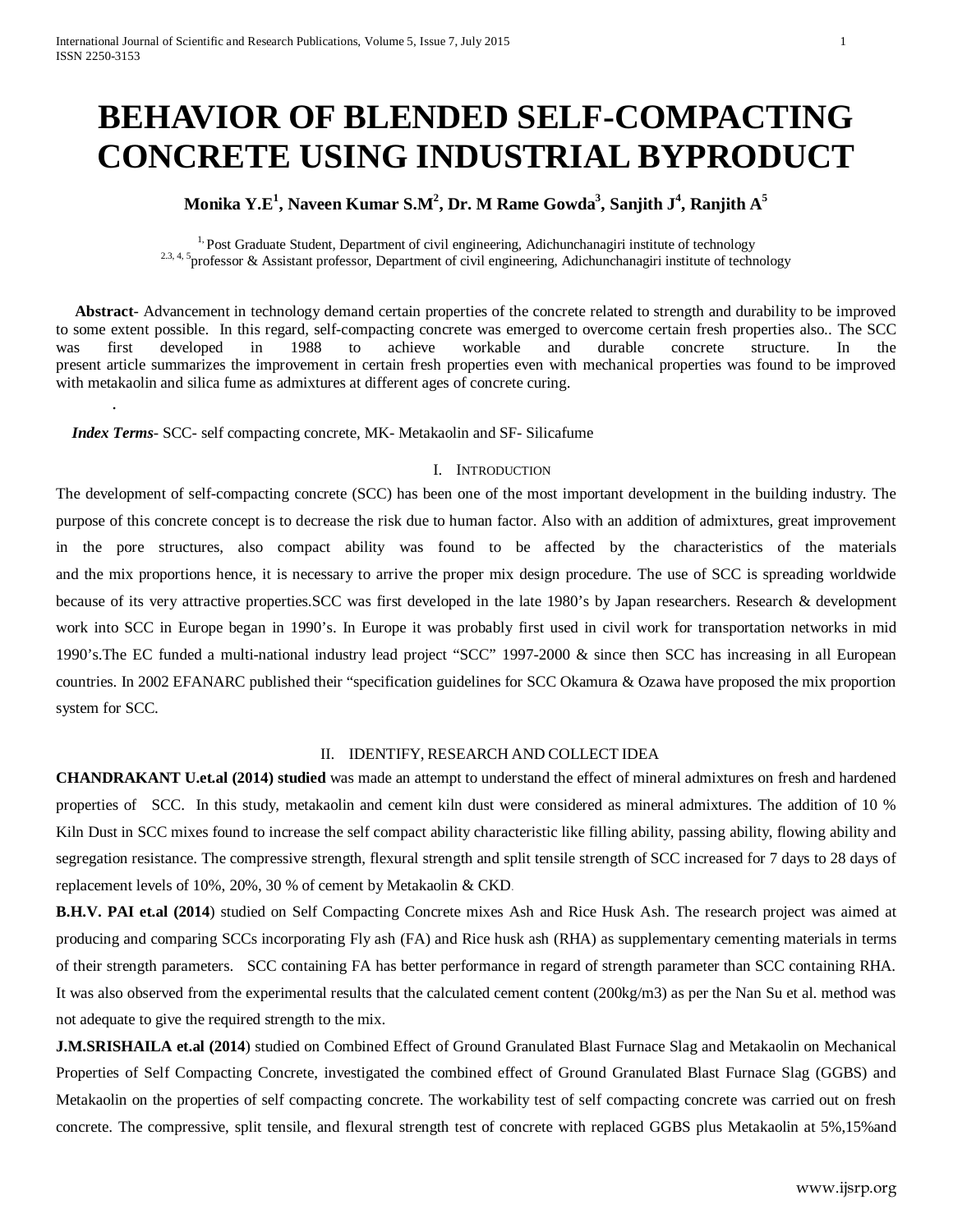25% and 3%,6% and 9% were examined after curing period of 28 and 56 days. Fresh property results show that as the percentage of Metakaolin increases the filling and flowing ability of the concrete decreases. The compressive, split tensile, flexural strength was maximum for the mix proportion Metakaolin 6% and GGBS 15% and is higher by 44% with respect to first mix.

**J.M.SRISHAILA et.al (2014)** investigated on mechanical properties of self compacting concrete incorporating combined effect of GGBFS at 5%, 15% & 25% and metakaolin at 3%, 6% & 9%. Fresh properties like filling and flowing ability were found to be decreased with the percentage increase in metakaolin. The hardened properties showed maximum strength at 6% of metakaolin replacement and 15% of replacement of GGBFS.

**B.H.VENKATARAM et.al (2014)** studied on self compacting concrete by incorporating the effect of admixtures. Author aimed at producing SCC mixes of M25 grade by considering the effect of five mineral admixtures namely, fly ash, GGBFS, silica fume, rice husk ash and shell lime powder. Also hardened properties of these SCC mixes were compared in terms of strength.

**DEEPA BALAKRISHNAN S.et.al (2013)** studied on fresh properties and strength parameters of SCC incorporating fly ash and dolomite powder. High volume fly ash self compacting concrete was developed with 18.75%, 25% & 31.5% by percentage mass replacement of fly ash and 6.25%, 12.5% of replacement with dolomite powder. From the experimental results, it was found that, inclusion of fly ash in SCC mixes tend to reduce the bleeding and segregation and passing and filling ability of concrete was found to be increased. Dolomite powder found to improve the segregation resistance of the concrete mix.

# III. WRITE DOWN YOUR STUDIES AND FINDINGS

The Present investigation methodology adopted has been divided into two phase. The 1<sup>st</sup> phase's covers the development of SCC mixes using industrial by product such as SF and MK and also study the fresh properties of developed blended SCC mixes in the laboratory. The 2<sup>nd</sup> phase covers the study of hardened properties of developed SCC mixes in the laboratory according to Indian scenario.

**Cement:** In this experimental study, ordinary Portland cement 43 grade conforming to IS: 8112-1989. **Fine aggregate**: Locally available river sand nearby area was used as a fine aggregate.

**Coarse aggregate**: All types of aggregates are suitable. The normal adopted size is ranged 10-12mm.

| <b>Property</b>  | Fine aggregate | Coarse aggregate |
|------------------|----------------|------------------|
| Specific gravity | 2.66           | 2.67             |
| Finess modulus   | 2.32           | 7.69             |
| Bulk density     | 1297           | 1327             |
| Particle shape   | Rounded        | Angular          |

 **Table 1 Physical Properties of Coarse and Fine Aggregates**

### **Fresh properties**

**Filling Ability:** The ability of concrete to fill up the formwork to be placed.

**Passing Ability:** The ability to pass through congested reinforcement without separation of the constituents or blocking.

**Resistance to segregation:** The ability to retain the coarse components of the mix in suspension in order to maintain a homogeneous material.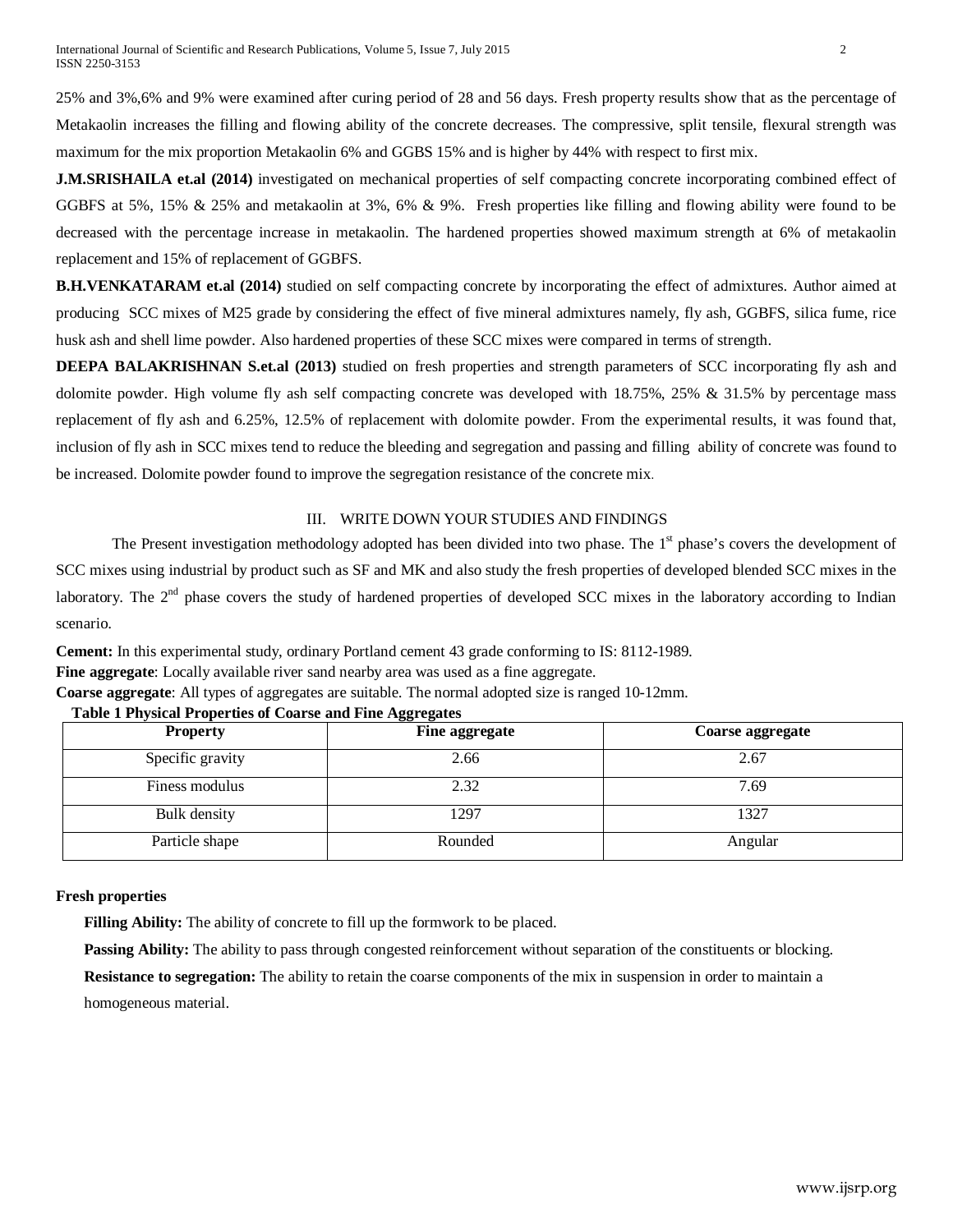| <b>MIXES</b>         | <b>Slump flow</b><br>$(650-800$ mm $)$ | $T_{50cm}$ Slump flow<br>$(2-5sec)$ | V-funnel<br>$(6-12sec)$ | J-ring<br>$(0-10sec)$ |
|----------------------|----------------------------------------|-------------------------------------|-------------------------|-----------------------|
| <b>NSCC</b>          | 710                                    | 3.46                                |                         |                       |
| 5%MK+5%SF            | 706                                    | 3.34                                |                         |                       |
| 5%MK+10%SF           | 702                                    | 3.12                                |                         |                       |
| 5%MK+15%SF           | 700                                    | 3.04                                | 10                      |                       |
| $10\%MK+5\%SF$       | 696                                    | 2.97                                | 10                      |                       |
| $10\%$ MK+ $10\%$ SF | 689                                    | 2.90                                | 11                      |                       |
| $10\%MK+15\%SF$      | 682                                    | 2.82                                | 12                      |                       |
| 15%MK+5%SF           | 670                                    | 3.46                                | 8                       |                       |
| 15%MK+10%SF          | 687                                    | 3.34                                | 10                      |                       |
| 15%MK+15%SF          | 690                                    | 3.12                                | q                       |                       |

#### **Table 2 Fresh properties of Self Compacting Concrete.**

# **Hardened properties of SCC**

The following are the tables give the test results of Self compacting concrete, when cement is partially replaced by Silica fume and metakaolin, for Compressive and Split tensile strength.

#### **Table 3 Compressive Strength test results**

| <b>Specification</b> | 7-days compressive strength(Mpa) | 14-days compressive<br>strength(Mpa) | 28- days compressive strength (Mpa) |
|----------------------|----------------------------------|--------------------------------------|-------------------------------------|
| <b>NSCC</b>          | 23.63                            | 33.82                                | 38.06                               |
| 5%MK+5%SF            | 23.77                            | 34.24                                | 39.76                               |
| 5%MK+10%SF           | 24.18                            | 35.08                                | 41.09                               |
| 5%MK+15%SF           | 24.92                            | 36.10                                | 42.72                               |
| 10%MK+5%SF           | 25.6                             | 36.90                                | 44.89                               |
| $10\%$ MK+ $10\%$ SF | 26.6                             | 37.58                                | 47.92                               |
| $10\%MK+15\%SF$      | 26.7                             | 37.65                                | 47.94                               |
| 15%MK+5%SF           | 27.2                             | 37.98                                | 48.23                               |
| 15% MK+10% SF        | 27.89                            | 38.05                                | 48.74                               |
| $15\%$ MK+15% SF     | 28.24                            | 38.50                                | 49.35                               |



# **Graph 1 Compressive strength results**

The above graphical representation indicates the compressive strength for 7, 14 and 28 days with various replacements of MK & SF with cement. It has been noted that increase in the percentages and blending of both the mineral admixtures gives the incremental strength.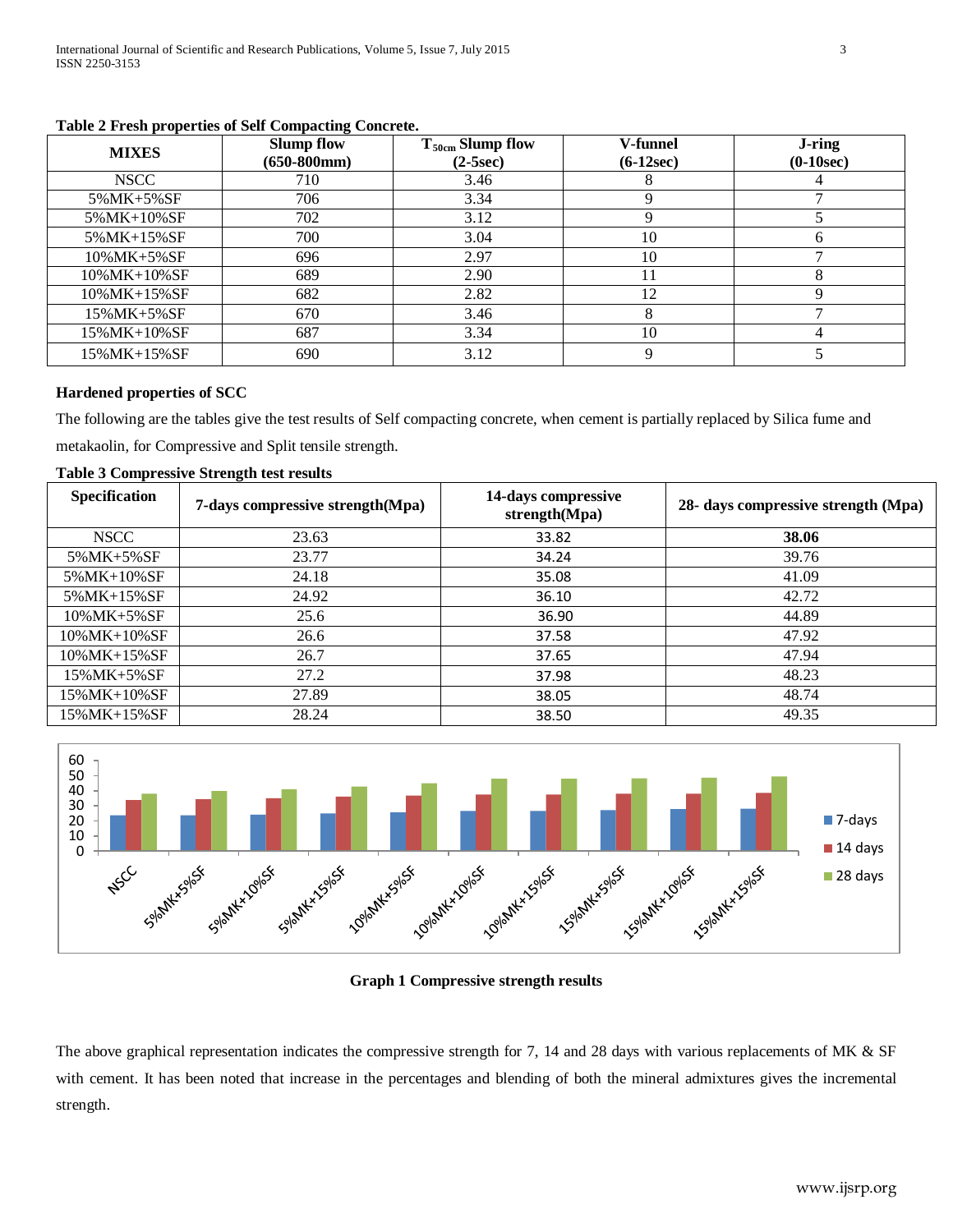| Specification    | 7-days Split tensile<br>strength(Mpa) | 14-days Split tensile<br>strength(Mpa) | 28- days Split tensile strength<br>(Mpa) |
|------------------|---------------------------------------|----------------------------------------|------------------------------------------|
| <b>NSCC</b>      | 2.81                                  | 2.98                                   | 3.12                                     |
| 5%MK+5%SF        | 2.85                                  | 3.02                                   | 3.26                                     |
| 5% MK+10% SF     | 3.25                                  | 3.32                                   | 3.48                                     |
| 5% MK+15% SF     | 3.28                                  | 3.40                                   | 3.51                                     |
| $10\%MK + 5\%SF$ | 3.39                                  | 3.92                                   | 4.94                                     |
| 10%MK+10%SF      | 3.42                                  | 3.98                                   | 4.97                                     |
| 10%MK+15%SF      | 3.51                                  | 4.00                                   | 4.98                                     |
| $15\%MK+5\%SF$   | 3.63                                  | 4.28                                   | 5.04                                     |
| 15%MK+10%SF      | 3.71                                  | 4.62                                   | 5.34                                     |
| 15%MK+15%SF      | 3.89                                  | 4.97                                   | 5.67                                     |

#### **Table no 4: Split tensile strength test results**



#### **Graph 2 Split tensile strength**

The above graphical representation indicates the splitting tensile strength for 7, 14 and 28 days with various replacements of MK & SF with cement. It has been noted that increase in the percentages and blending of both the mineral admixtures gives the incremental strength.

#### **CONCLUSION**

Trial and error procedure have to be adopted for maintaining flow ability, self compatibility and obstruction clearance as per Nan Su method till to arrive consistent SCC mix.

There was an increase in the strength of SCC when the cement is replaced by MK & SF up to 15%. This also reduces the cement content by increasing the MK &SF thus reducing the further cost of SCC mixes developed.

Using the combined mixing of SF & MK as a cement replacement level between 5-15%, SCC mixes can be achieved with good flow characteristics and better compressive strength. However the results obtained proves that percentage addition of SF& MK is allowed up to 15% without sacrificing the compressive strength in all the cases.

MK & SF can be very good replacement for cement with respect to economy, strength and the considerations of availability of resources.